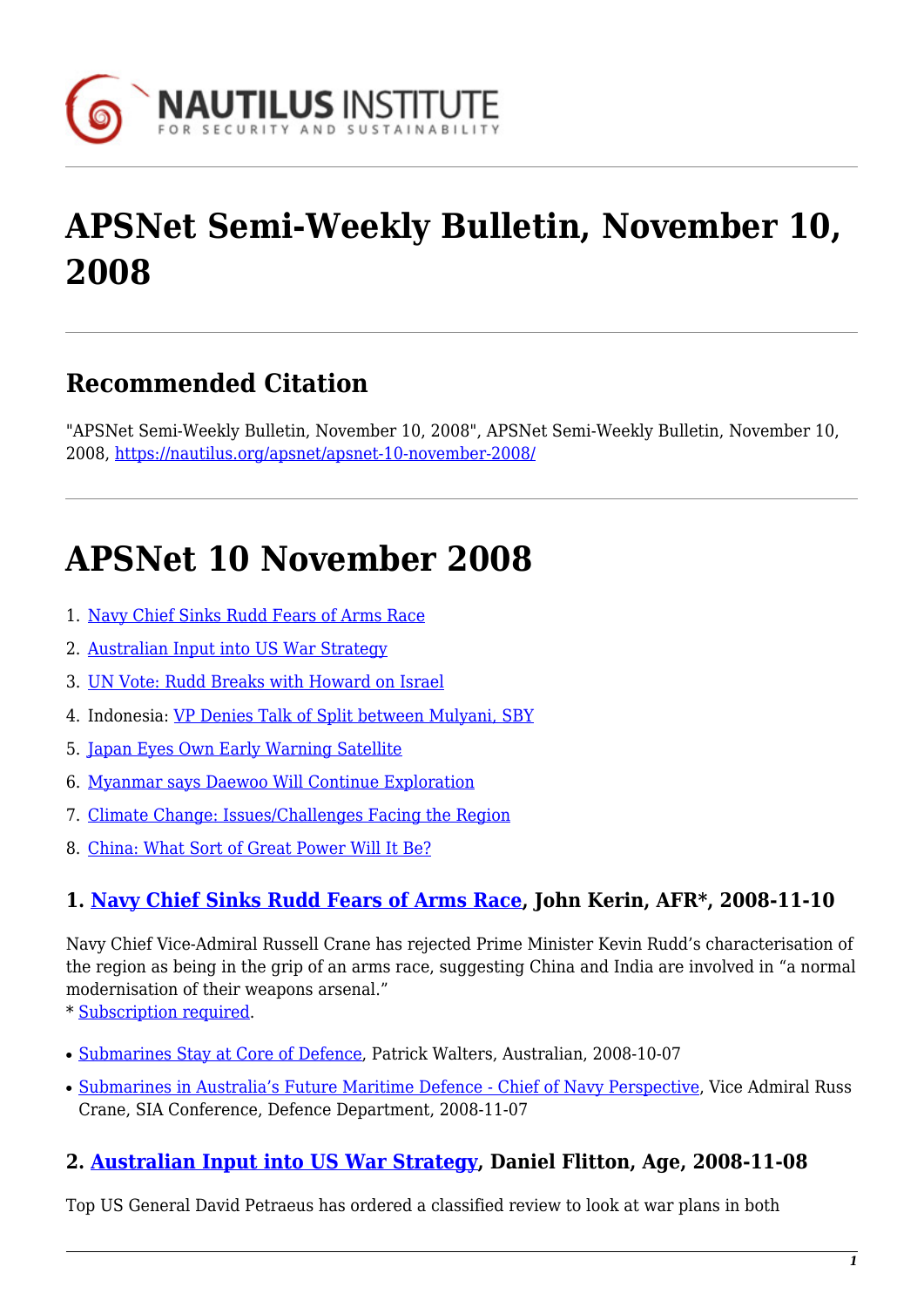Afghanistan and Iraq. The Age believes that four Australians have joined the team, with at least two analysts drawn from the Defence Intelligence Organisation. Sources have said that the incoming deputy commander of ISAF in Afghanistan, British Royal Marines Major-General Jim Dutton, visited Canberra this week for high-level talks with Australian counterparts.

### <span id="page-1-0"></span>**3. [UN Vote: Rudd Breaks with Howard on Israel,](http://www.smh.com.au/news/national/rudd-breaks-with-howard-on-israel/2008/11/09/1226165386581.html) Phillip Hudson, SMH, 2008- 11-10**

Australia has switched its position to vote against Israel on two resolutions at the United Nations, ending the Howard government's unswerving alignment with the United States and raising concern from the Jewish community.

# <span id="page-1-1"></span>**4. [VP Denies Talk of Split between Mulyani, SBY,](http://www.thejakartapost.com/news/2008/11/08/vp-denies-talk-split-between-mulyani-sby.html) Adianto P. Simamora, Jakarta Post, 2008-11-08**

Vice President Jusuf Kalla has strongly denied speculation that Finance Minister Sri Mulyani Indrawati had threatened to resign over a debacle involving a coal company owned by the Bakrie family, the nation's richest and most politically wired. Mulyani was protesting moves by Yudhoyono, Kalla and Sofyan in overturning her decision to end a one-month trading suspension in PT Bumi Resources, the crown jewel of the Bakrie conglomerate.

# **5. [Japan Eyes Own Early Warning Satellite,](http://www.upi.com/Security_Industry/2008/11/05/Japanese_government_inches_toward_own_early_warning_satellite/UPI-91761225897341/) Martin Sieff, UPI\*, 2008-11-05**

The Japanese government is slowly moving towards a decision to launch its own early warning ballistic missile defense satellite. The Yomiuri Shimbun newspaper said it had received access to a draft plan for ballistic missile defense drawn up by the secretariat of the Japanese government's headquarters for space development strategy.

\* Free registration required.

# <span id="page-1-2"></span>**6. [Myanmar says Daewoo Will Continue Exploration,](http://www.iht.com/articles/ap/2008/11/09/asia/AS-Myanmar-Bangladesh.php) AP, IHT, 2008-11-09**

Daewoo International Corp has completed its oil and gas exploration in contested waters in the Bay of Bengal and will drill elsewhere, Myanmar state-controlled media said, disputing Bangladesh's claim that the company backed out after it complained about the activities. Tension flared between the two countries when Bangladesh accused Myanmar of sending several ships - apparently for prospecting - into a contested area believed to contain hydrocarbon reserves.

### <span id="page-1-3"></span>**7. [Climate Change: Issues/Challenges Facing the Region,](http://lowyinstitute.richmedia-server.com/sound/Pacific_regional_challenges.pdf) Michael Somare, Distinguished Speaker Series, Lowy, 2008-11-07 (154KB, PDF)**

Sir Michael Somare calls for a global paradigm shift to transform the way the world values a healthy and functioning natural environment. "Pacific Island countries have identified climate change adaptation and mitigation as requiring special attention. While we contribute less to the pollution that affects climate change, we have a disproportionate responsibility to outlay huge resources to adapt and mitigate climate change effects on our countries." he said.

# <span id="page-1-4"></span>**8. [China: What Sort of Great Power Will It Be?](http://www.aspi.org.au/publications/publication_details.aspx?ContentID=188&pubtype=9) Rod Lyon and Christine Leah, ASPI, 2008-11-07**

This report examines the current debate over what sort of great power China is likely to become. It explores the possibility of a future bilateral strategic partnership between Australia and China, and